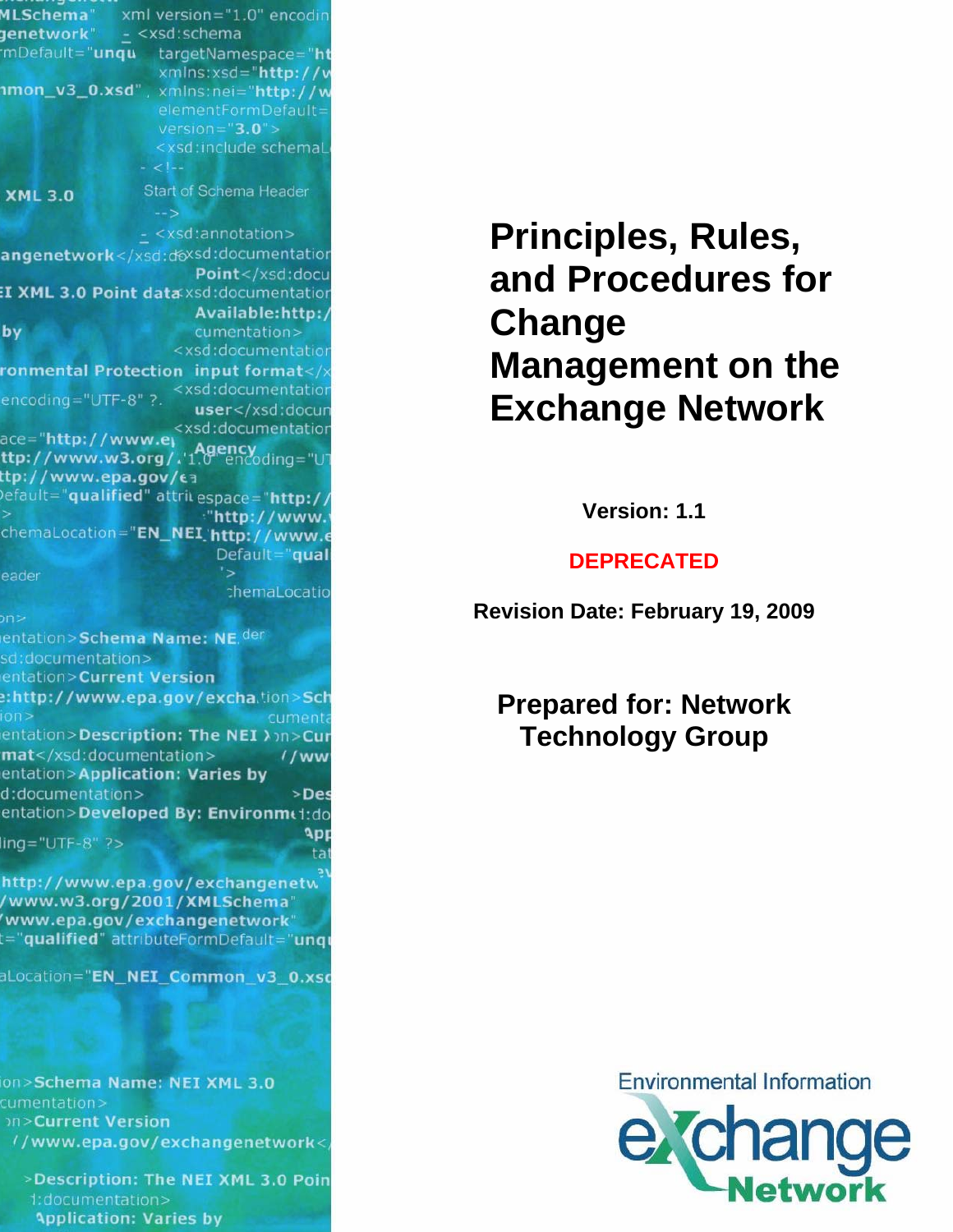# <span id="page-1-0"></span>**Document Preparation Process and Acknowledgements**

The Network Technology Group (NTG) tasked its Change Management Task Force with preparing a document to set forth principles, rules, and procedures for Change Management in December 2005. The Task Force carefully considered the opportunities and challenges for Change Management on the Network. After vetting ideas and concerns with the NTG, the Network Operations Board (NOB), and a cross-section of the Exchange Network community, the Task Force prepared this document laying out its vision for a comprehensive Change Management strategy for the Network.

The Task Force members and contractors who participated in this effort are listed in the table below.

| <b>Task Force Participant</b> | <b>Affiliation</b>                             |
|-------------------------------|------------------------------------------------|
| Dennis Burling                | Nebraska DEQ                                   |
| Dennis Murphy                 | Delaware DNREC                                 |
| Lico Galindo                  | EPA Office of Environmental Information        |
| <b>Charles Freeman</b>        | <b>EPA Office of Environmental Information</b> |
| Connie Dwyer                  | EPA Office of Environmental Information        |
| Louis Sweeny                  | Ross & Associates                              |
| Mike Reich                    | Ross & Associates                              |
| <b>Matt Markoff</b>           | Ross & Associates                              |
| <b>Bill Rensmith</b>          | <b>Windsor Solutions</b>                       |
|                               |                                                |

### **Abstract**

This document describes the change management strategy for the Exchange Network (EN). Change management is vitally important to the continued success and vitality of the EN as it provides clarity to the development process and allows for easy integration of new ideas while helping to maintain consistency and predictability across the Network. The document begins by laying out change management principles for the Exchange Network. The rest of the document describes change management rules and procedures based on these principles, including guidance on change management during development of flow components and other Network resources, and communication procedures required to manage change on the Network in a way that is efficient and transparent to all partners. Two appendices are provided that summarize the guidelines presented in this document.

An 1990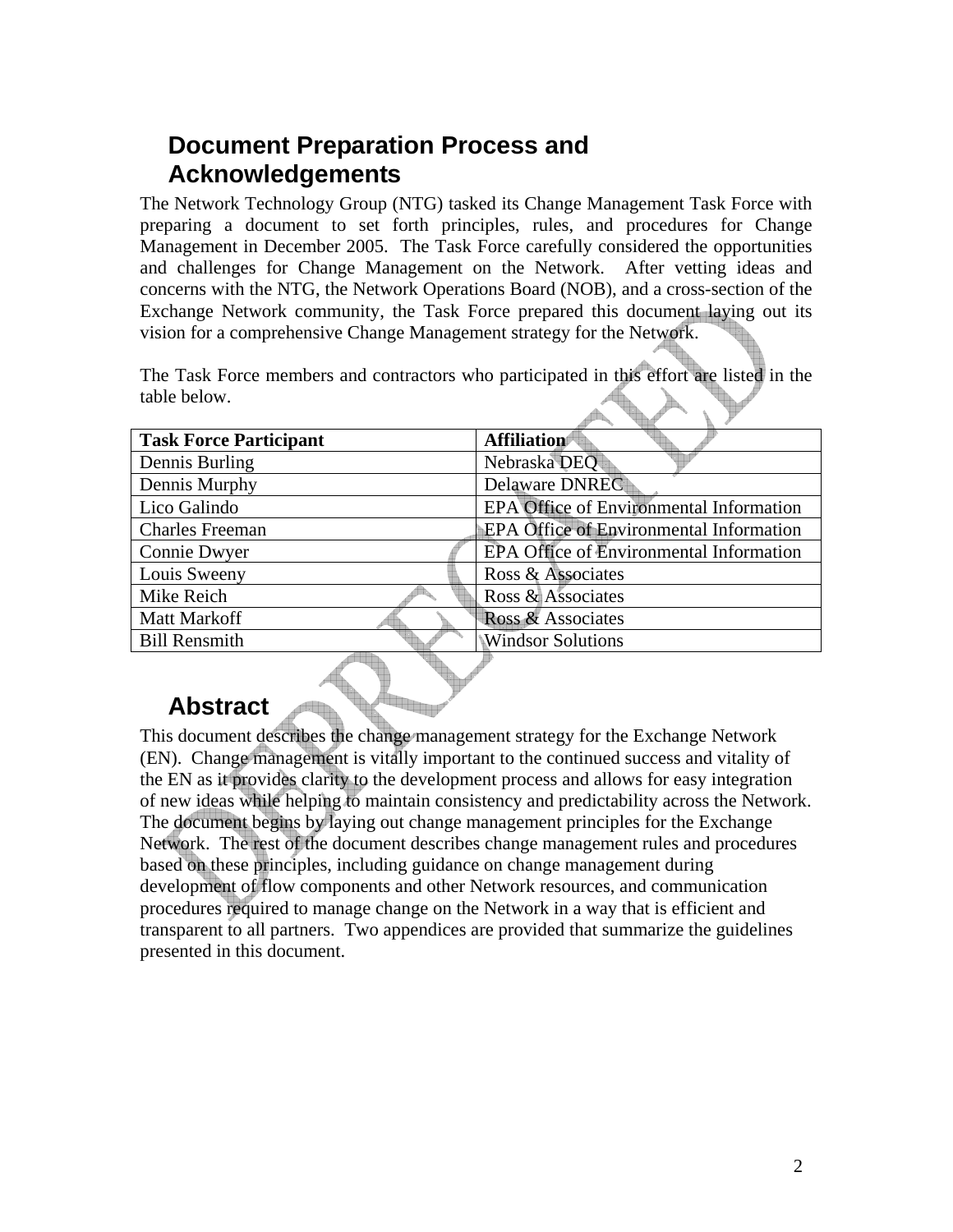# <span id="page-2-0"></span>**Table of Contents**

| Appendix B – Change Management Phases for Schema Development17 |  |
|----------------------------------------------------------------|--|
|                                                                |  |

Tag

الله عليه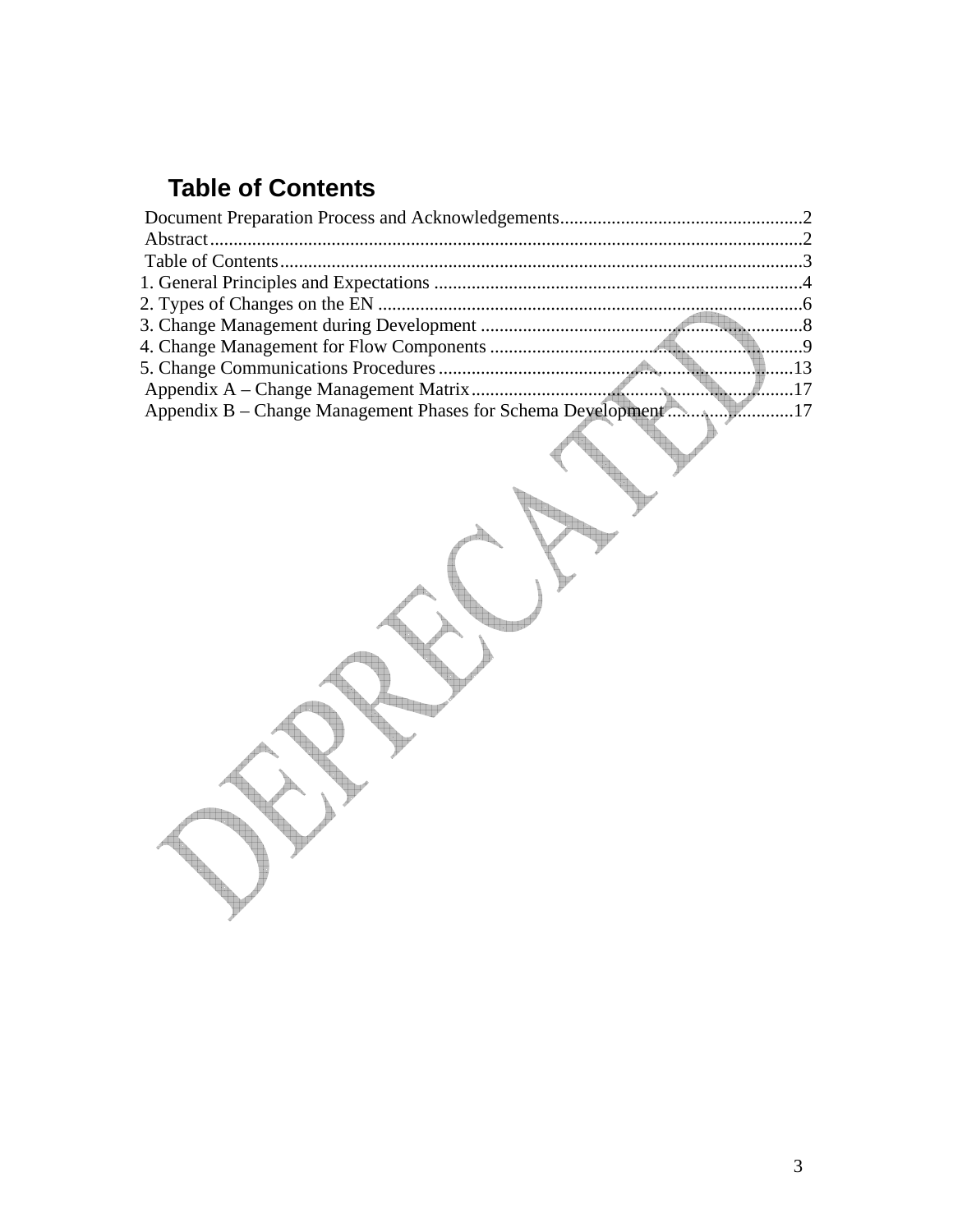# <span id="page-3-0"></span>**1. General Principles and Expectations**

This document outlines a comprehensive change management strategy for the entire Exchange Network. Generally, the change management process should be followed for any changes made within the EN, regardless of scope. However there are important additional considerations depending on the level of change and the relative impacts to the rest of the EN.

There are two distinct levels of activity within the EN where change management principles apply: changes that affect core EN standards<sup>1</sup> (excluding data standards), guidance, or infrastructure; and changes that affect individual flows. Changes that affect resources such as core EN standards, guidance, or infrastructure are significant to users across the entire Network. Examples include the Node Functional Specification (specification), the XML Schema Design Rules and Conventions (guidance), and the Network Authentication and Authorization Service (infrastructure). Changes that affect resources associated with an individual flow are significant to the users of that particular flow. Examples include the flow schema and the Flow Configuration Document.

Regardless of whether a change affects the entire Network or just an individual flow, all changes should be transparent to the primary stakeholders. It is important to ensure current versions, supported older versions, and proposed changes can be easily found for any EN resource undergoing change.

Appendix A (the Change Management Matrix) provides an overview of the rules and dependencies associated with both types of changes.

### *1.1. Complying with All Guidance and Procedures*

A critical part of updating EN components is ensuring that each developed product conforms to any relevant EN Guidance and Procedures. Below is a suggested set of steps for ensuring that your product is in conformance.

- 1. Review all documentation on the Exchange Network website
- ([http://www.exchangenetwork.net\)](http://www.exchangenetwork.net/). Two sections in particular will be helpful to **review; the 'Build a Node' section [\(http://exchangenetwork.net/node/index.htm](http://exchangenetwork.net/node/index.htm))** and the 'Build an Exchange' section (http://exchangenetwork.net/dev\_schema).
- 2. Review your product to determine whether you are in compliance with the relevant documentation identified above. If you are developing a Data Exchange, you may use the Schema Conformance Checklist to ensure that you are aware of the correct documentation.
- 3. Contact the NTG Co-Chairs if you need additional assistance or have questions about which guidance you may or may not be required to follow. The contact information can be located at [http://exchangenetwork.net/operations/nob/ntg.htm.](http://exchangenetwork.net/operations/nob/ntg.htm)

<span id="page-3-1"></span> $\mathbf{1}$ 1 For the purposes of this document, the use of the term 'Exchange Network Standards' excludes EN data standards. The process for updating EN data standards is overseen by the Exchange Network Leadership Council and Network Operations Board.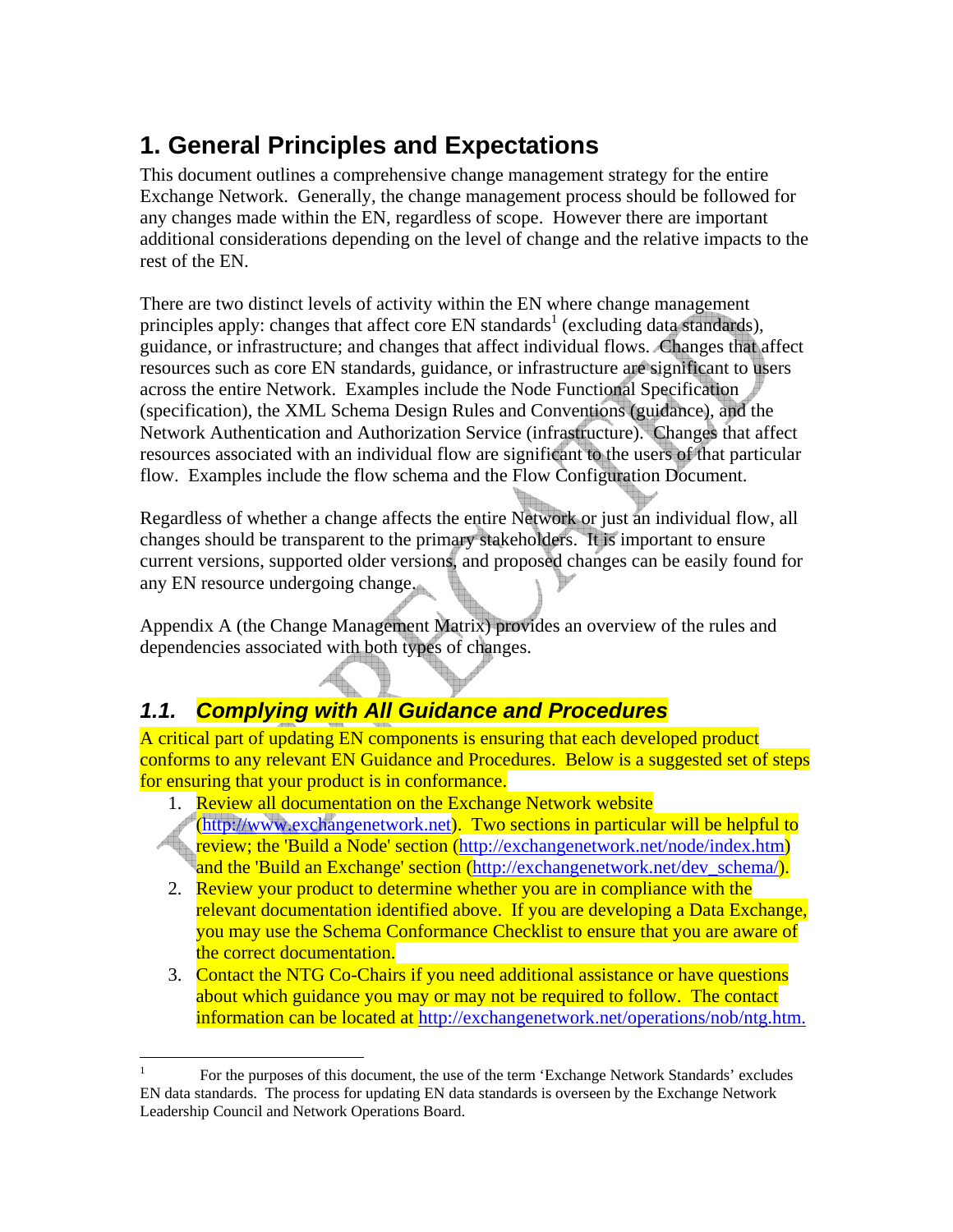### *1.2. Changes that Apply to the Entire EN*

The Exchange Network consists of multiple diverse partners, with widely varying resources and technical capabilities. When considering changes that affect all Network participants, including changes to core EN standards, guidance, or infrastructure (e.g., web services), impacts across the entire EN must be taken into account.

Changes to core EN standards, guidance, and infrastructure will be managed directly by the Exchange Network Governance. Maintaining user confidence, stability, and interoperability are the highest priorities for the EN Governance's approach to change management. All proposed changes that affect the entire Network must provide material improvements to the EN community commensurate with the cost of making a change.

Exchange Network Governance will manage changes to EN standards, guidance, and infrastructure according to their significance and scope. Major changes, especially those that are mutually exclusive with current approaches, will be broadly vetted with the EN technical community and approved via formal consideration of the Exchange Network Governance. Consideration of proposed changes will examine the associated costs, dependencies and transition plan requirements, as well as the relevance to the mission and goals of the EN. If accepted, all changes will be announced at least 6 months prior to their expected implementation by partners.

Minor changes/updates to infrastructure will be vetted within the applicable technical community, and approved by the NOB. In order to preserve the integrity of the Network, developers should strive for co-existence and "grandfathering" of existing versions as the changeover is implemented. Documentation and reporting of changes to EN standards, guidance, and infrastructure is expected.

# *1.3. Changes that Apply to Individual EN Flows*

Change management for individual flow resources (schema, request names, etc.) and associated documentation is the responsibility of the recognized flow steward(s), in consultation with the primary flow users. Where a flow steward, and/or group does not exist, the NOB may assist in convening an appropriate group, and working with them to appoint a flow steward. The nature and timing of changes to flow resources may be driven by program changes and/or other business needs at the discretion of the flow steward $(s)$ .

Flow stewards are expected to follow the versioning guidelines in this document and to ensure users have a consistent, reliable means of identifying the status of revisions (e.g. current version, past version, or superseded) to flow schema and other resources. Prior to adoption, revisions to schema, the Flow Configuration Document, and other critical flow resources must be properly documented and tested by at least two independent implementations. For schema changes, the schema conformance report review process is required (see the Schema Conformance Report Preparation and Review Process document for details).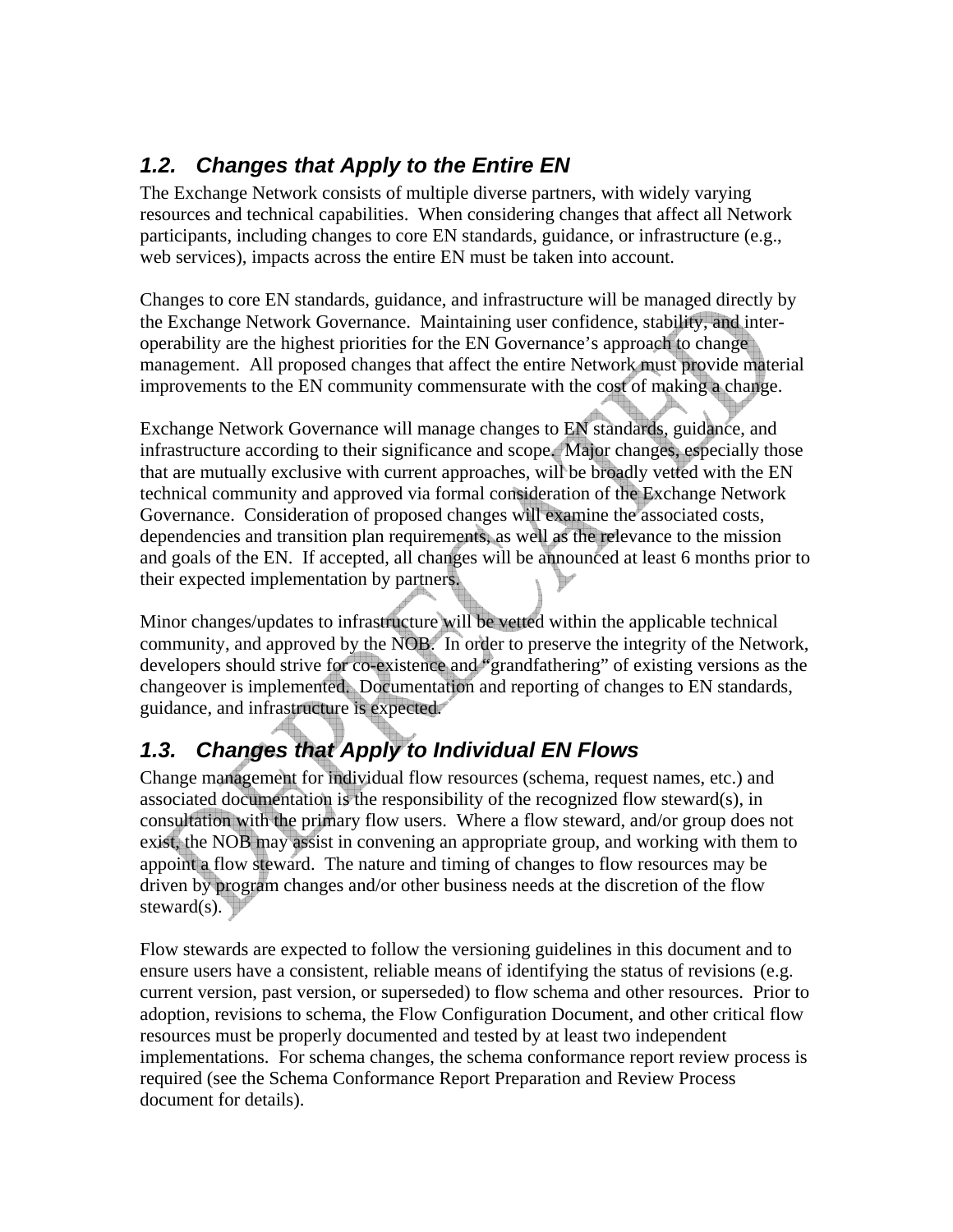<span id="page-5-0"></span>No network partner (including CDX) is expected to support more than the current and previous major version of a schema. At the discretion of the flow steward, use of versions prior to the current version may or may not be allowed due to maintenance and other business considerations (e.g. changed requirements and content). Adequate advance notice of pending changes to a flow is required to facilitate rapid adoption among the entire flow user base and avoid service disruptions. The specific timing of this may vary depending on the scale and scope of the flow, however, as a general rule, notice of impending changes should be given to the network community at the time a development group is formed.

# **2. Types of Changes on the EN**

Changes to resources fall into two categories: upgrades and revisions. Upgrades introduce new features or otherwise change the intended use of a resource, while revisions fix bugs or clarify language or address small, non-schema changes to Exchange Network documentation.

The interdependencies of resources on the Exchange Network mean that upgrading one resource may require a corresponding change to another resource. The conventions for versioning are outlined in the Change Management Matrix (Appendix A). This matrix lists change requirements on the type of change being made.

Upgrades on the EN are represented using major and minor version numbers, while revisions are represented using letters of the alphabet. The string that conveys version number information in file names and data service names is typically of the form:

### **\_vMajor**.**Minor**[**Revision**][**Draft**]

where **Major** is the major version number, **Minor** is the minor version number, **Revision** is the optional revision letter, and **Draft** is the optional draft version number. For example, some possible resource names with version information:

- FACID.GetFacilityByName\_v2.0 (data service name)
	- TRI\_ChemicalActivity\_v1.2\_draft3.xsd (schema filename)
	- EN\_XML\_Schema\_Design\_Rules\_v1.1e.pdf (EN guidance document filename)

Different conventions are used to represent version information in namespaces (where only the major version number is used) and within instance documents (where a version attribute may allow only major and minor version numbers).

### *2.1. Major Changes*

Major version changes denote a significant upgrade from the previous iteration of the resource. Major version upgrades occur when significant new features are introduced, or there is a change in technology or business process that renders the requirements of a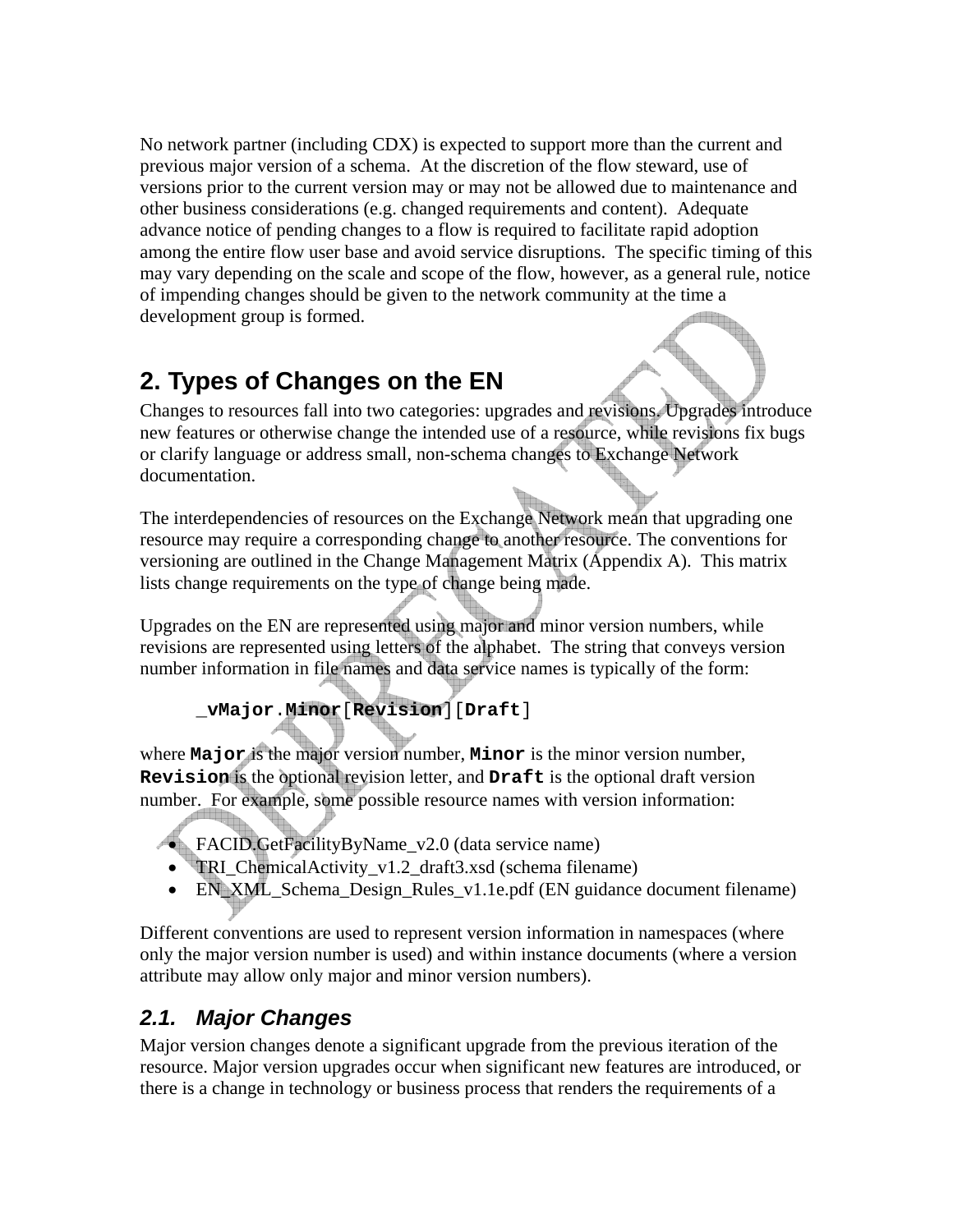resource incompatible with previous ones. Major changes should typically be driven by business process upgrades or improvements. For example:

FACID.GetFacilityByName\_v**2**.0 (Major Version 2)

When a flow or schema undergoes a major version upgrade, it is expected that modifications necessary to comply with EN standards will be made along with the other changes. When planning a major version change, developers should review existing guidance, identify areas where the resources they are upgrading do not comply, and make every effort to meet current guidelines. every effort to meet current guidelines.

# *2.2. Minor Changes*

Minor version changes denote an upgrade that includes one or more additional features or small enhancements, but does not alter functionality or content of the schema present in the previous version. Minor version changes on the EN must be "backwards compatible" meaning the change is technically interoperable with items developed using the same major version number. Minor version changes are denoted by incrementing the minor version number after the major version number. For example:

TRI\_ChemicalActivity\_v1.**2**.xsd (Minor Version 2)

When making a major version change to resources, the product must be upgraded to comply with all current EN standards and guidance. Improving compliance with EN standards as part of minor version changes is recommended, but generally not required.

# *2.3. Draft Changes*

For resources that are currently in development, such as draft Network guidance, draft schema, or draft flow documentation, draft version numbers may be used. This provides a mechanism for indicating that a resource in development has changed, without incrementing the major or minor version number. For example:

TRI\_ChemicalActivity\_v1.2\_**draft3**.xsd (Draft 3)

Draft version numbers can only be used on a resource that has not yet been "released" or otherwise distributed outside the group involved in making the changes. The draft version number must be removed before the resource can be considered "final" and officially released for use on the Network.

# *2.4. Document Revisions*

Revisions are changes for the purpose of fixing mistakes or clarifying language in documents. If the intended meaning of the document has changed, then a minor or major version upgrade must be used. Documents that may be revised using a revision letter include EN standards and guidance documents, and flow documentation. For example:

EN\_XML\_Schema\_Design\_Rules\_v1.1**e**.pdf (Version 1.1, Revision e)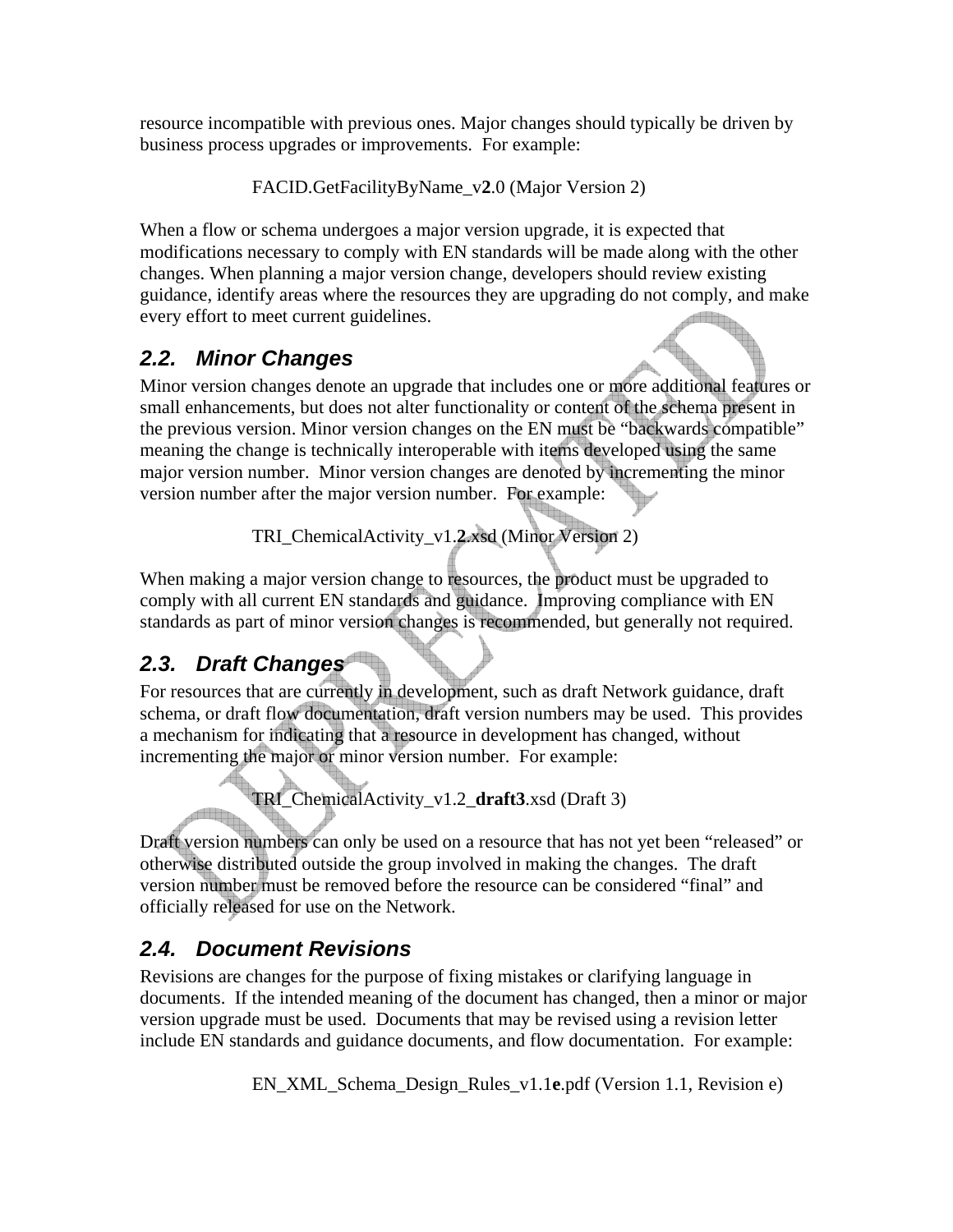<span id="page-7-0"></span>The one Network resource type that cannot be revised using a revision letter are schema – for which revisions are always a major or minor upgrade (or new draft version).

# **3. Change Management during Development**

When a community of interest (such as an IPT, developer group, or EN workgroup) is actively developing products for a flow, shared service, or guidance document, versioning procedures are determined by the participants before the products are distributed to those outside the group<sup>[2](#page-7-1)</sup>. While a product is under active development in a small community, a version upgrade is not required for every change. Formal versioning procedures only apply once products have been distributed beyond the group that is actively developing them.

Once a resource has been distributed beyond the development community, or it is published on the Exchange Network Website, the EN versioning guidelines outlined in this document must be followed.

### *3.1. Schema*

Schema should not have a revision letter or the word "draft" in their namespaces. Files referencing schema should not have to change their namespace declarations when a schema is distributed beyond the development group or is published on the EN Website.

During development, instances files will generally need to use the schemaLocation tag to refer to development versions of the schema. However, if current namespace guidance is followed (see the Namespace Organization, Naming, and Schema File Location document), simply removing the schemaLocation tag from an instance document should enable it to validate against the schema once it is published in the EN Repository.

Iterating draft version numbers is not required as long as the schema is under active development and has not been distributed beyond the development group. Any time a draft version of a schema is distributed beyond the development group, it is strongly recommended the draft version number be incremented. The draft version number is important both to indicate the schema is still a draft, and also to differentiate it from prior versions of the schema.

Additionally, it is recommended that developers put the word "draft" and a revision letter or date in filename of the zip archive used to distribute schema packages. Developers are strongly encouraged to include a README file that contains the date, revision letter, and detailed change history. This allows others to easily differentiate between different schema versions.

<span id="page-7-1"></span> $\overline{c}$ 2 Developers should refer to the *Exchange Network Schema Conformance Report Preparation and Review Process* for information on how to ensure that upgraded schemas and flow products conform with EN standards and procedures (e.g., EN data standards).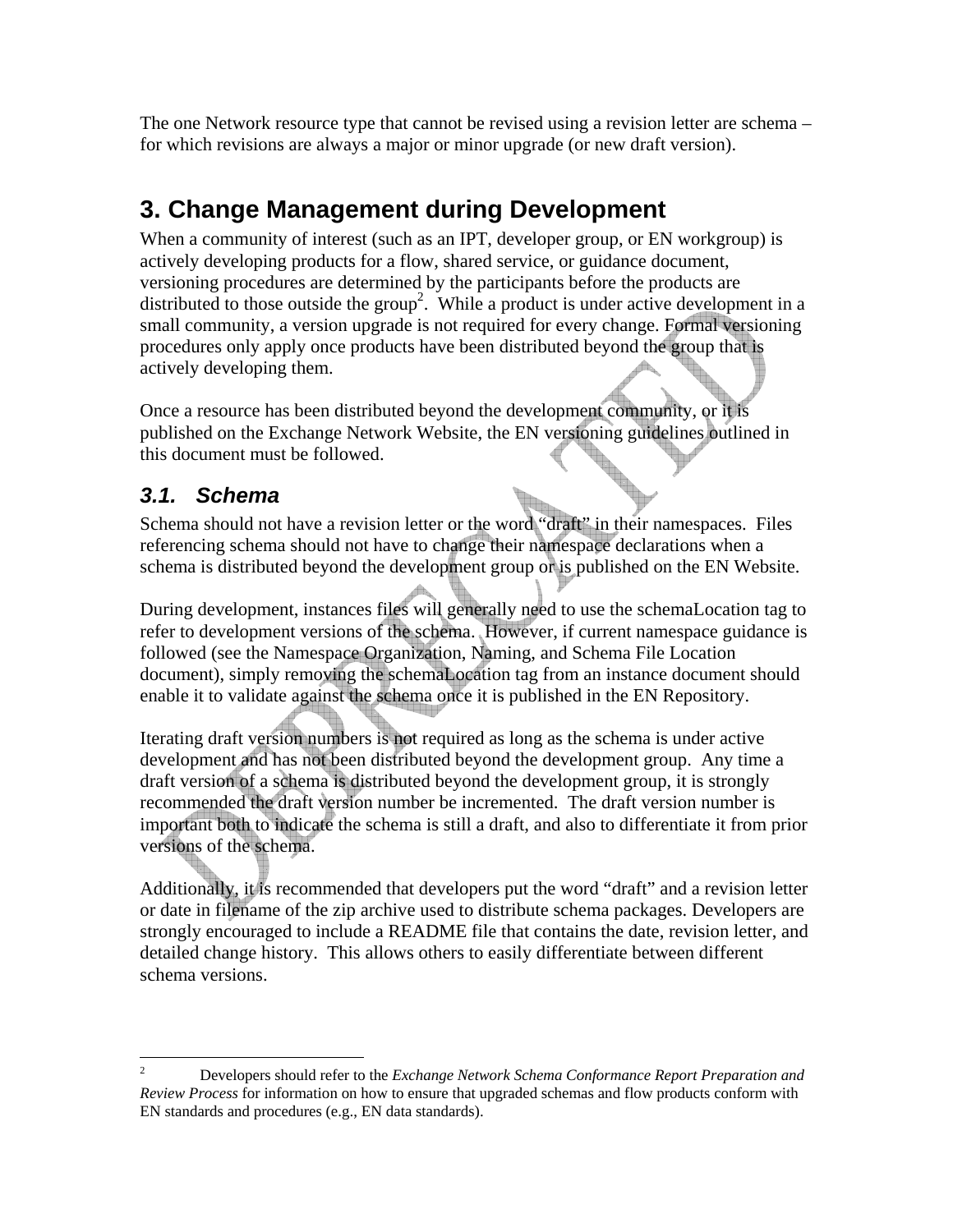<span id="page-8-0"></span>Further guidance on change management procedures for each phase of the schema development process can be found in Appendix B (Change Management for Schema Development Phases).

### *3.2. Guidance Documents*

Resources such as guidance documents being developed and reviewed by a workgroup should be clearly labeled as a "DRAFT" on the title page, throughout the document with a watermark, and, optionally, in the file name, so draft documents will not be confused with existing EN Guidance. This labeling is particularly important for documents that may be reviewed by, or distributed to, other parties before they are formally adopted by EN Governance.

It is equally important for EN Governance to ensure the "DRAFT" label is removed from guidance documents once they are approved and published to the EN website.

# **4. Change Management for Flow Components**

An Exchange Network flow is a set of data requests and responses for exchanging data, as defined and documented by the flow schema, the Flow Configuration Document, the Data Exchange Template (DET), and other flow documentation. The Flow Configuration Document (FCD) is the primary document through which flow partners communicate the overall design and status of a flow.

The expectations for flow documentation are listed in the Flow Documentation Checklist. Further detail on the process of flow documentation and review is provided in the Schema Conformance Report Preparation and Review Process document. The various pieces of flow documentation do have dependencies and should generally be updated as a unit. For example, a minor version upgrade of the schema will require a minor version upgrade of the DET, FCD, and other flow resources, as detailed in the Change Management Matrix (Appendix A). The one overriding requirement is that all flow components must share the same major and minor version number. Flow components may share the same revision number, though this is not strictly required.

# *4.1. Versioning Relationships between Flow Components*

This section describes the change management requirements and interdepencies for different flow components. All flow components must have the same major version number. For example, if either the schema, FCD, DET, or any other flow components require a major version upgrade, then the entire flow must undergo a major version upgrade. Minor version upgrades or revisions always require the Flow Configuration Document be updated to reflect the changes in the flow change history. These procedures are discussed in further detail for the main types of flow components below.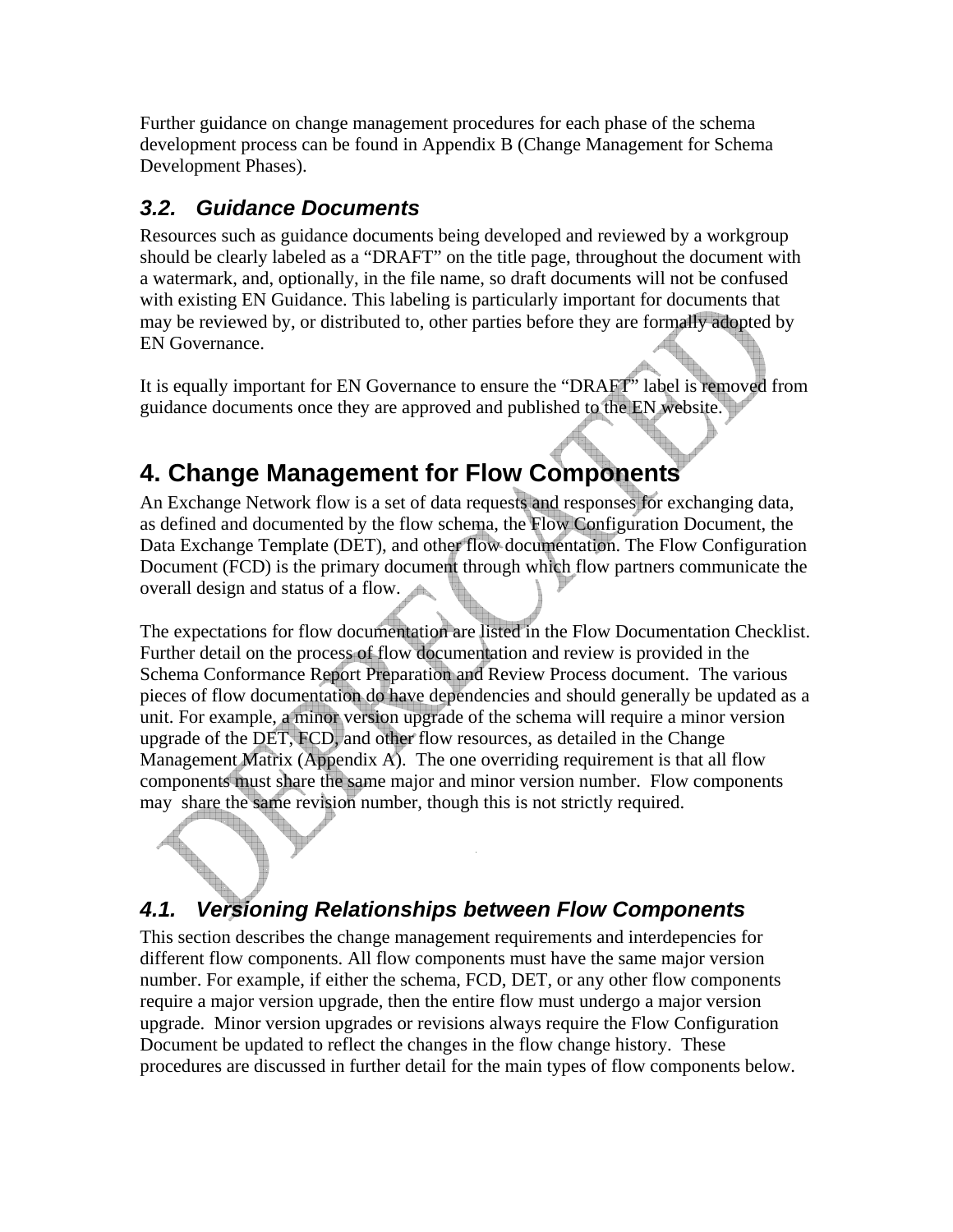#### **4.1.1. Schema**

Schemas have unique versioning considerations. Generally, any change to the flow that updates or alters the schema must be noted by a major or minor version upgrade to all flow components. A summary of the requirements outlined in the Design Rules and Conventions v1.1 is included below. These rules, along with the additional guidance provided in this document, comprise a comprehensive versioning strategy for XML schema on the Exchange Network. Appendix B provides an overview of required change management procedures for each phase of the schema development process.

| <b>Rules and Guidelines</b>                                                                  |  |
|----------------------------------------------------------------------------------------------|--|
| <b>Description</b>                                                                           |  |
| The W3C Schema version attribute MUST include both a major version component and a minor     |  |
| version component for each schema file root.                                                 |  |
| Data-centric schemas MUST include a major and minor version number in their filename.        |  |
| Data-centric schemas MUST define a required attribute named "schemaVersion" in the root      |  |
| element of all message schema.                                                               |  |
| New minor versions of schema MUST be able to validate instance documents created with        |  |
| preceding minor versions of that schema. However, instance documents should not be expected  |  |
| to validate against versions of schema preceding the one they were created with.             |  |
| New minor versions of a schema MUST only add new optional elements and/or attributes to      |  |
| prior minor versions.                                                                        |  |
| New minor versions of a schema MUST NOT remove elements and/or attributes from prior         |  |
| minor versions.                                                                              |  |
| New minor versions MUST utilize the exact same namespace as prior minor versions.            |  |
| All existing instance documents in the same namespace MUST validate against the new minor    |  |
| version.                                                                                     |  |
| The schema major version MUST be incremented if any elements or attributes are removed or if |  |
| new mandatory elements or attributes are added.                                              |  |
| The schema file name, XSD version attribute, header documentation, and namespace MUST all    |  |
| contain matching version information.                                                        |  |
| When any schema construct is altered in a given namespace, all schema in the namespace       |  |
| MUST undergo a version increment.                                                            |  |
|                                                                                              |  |

# **4.1.2. Flow Configuration Document**

The Flow Configuration Document (FCD) is the central information resource for a flow. Users should be able to easily identify the current version of the FCD, and using that, be able to identify the current version of all associated components. The FCD contains the change history for all flow components in its initial pages, and information about the data exchange including a list of current and supported schema versions and Data Services. Any time any flow component is changed the FCD must also be updated to reflect and document those changes.

An FCD's major and minor version must be upgraded when any part of a flow undergoes a major or minor version upgrade. As the document of record for the flow, flow partners must always be able to refer to the change history tables in the FCD to determine the version of schema, DET, and other flow documentation currently operative on the flow.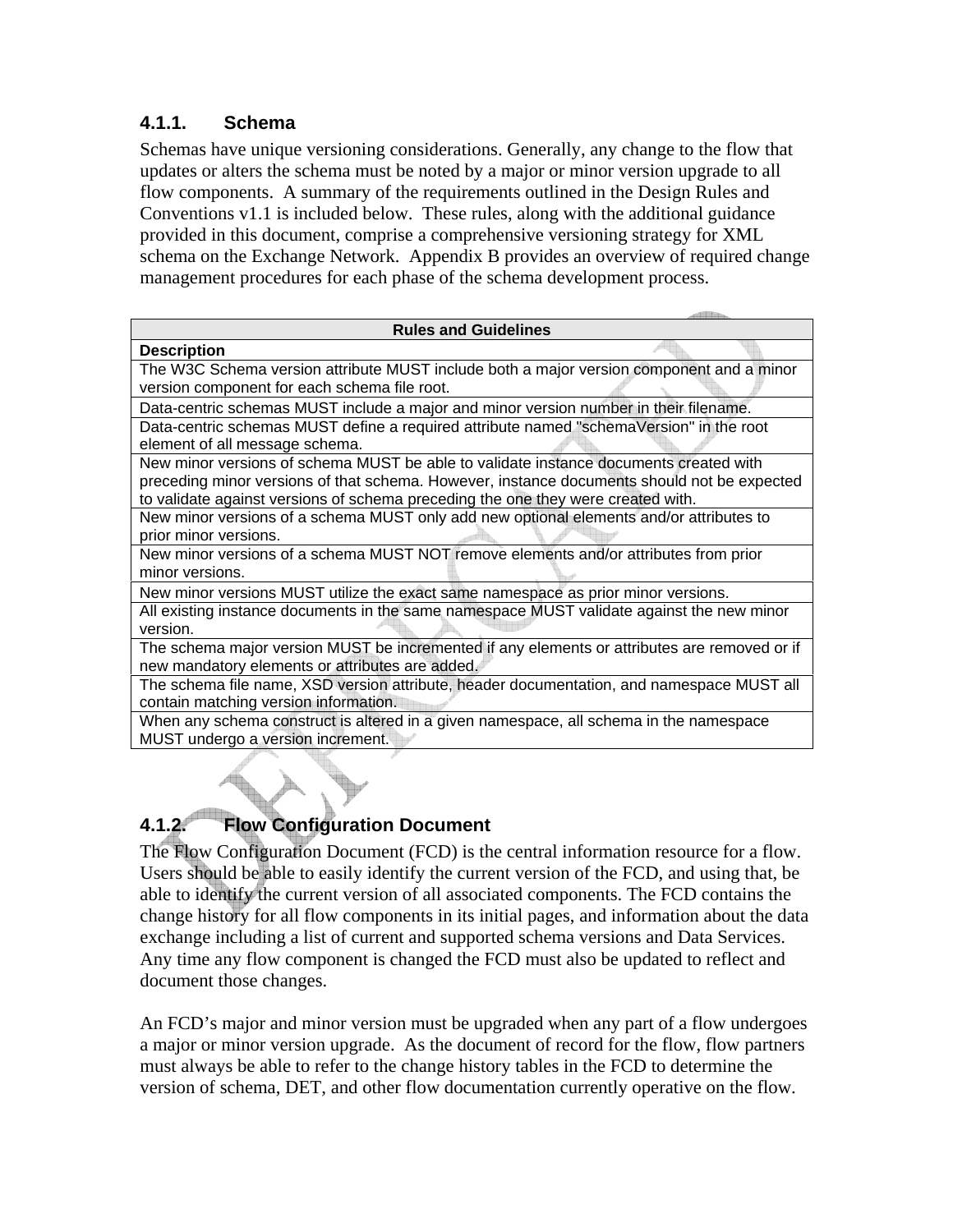An FCD may also be changed to add a new Data Service and the revision number incremented. An FCD may be changed to modify flow-level business rules for existing Data Services. If the change to the FCD might break flow implementations using the previous version of the FCD (e.g., a change in business rules that disallows a certain order of operations in calling Flow Data Services that was previously allowed), then a major version upgrade to the FCD and the schema is required. If the FCD change does not cause any disruption for existing flow implementations (e.g. necessitating additional coding) and does not require any changes to the schema (e.g., relaxing flow business rules, or adding Data Services) then only a revision letter increment is required in the FCD. In situations where it is unclear what versioning increment a development change should trigger, the decision should be made by the flow steward with the understanding that versions of flow components should always contain the same major and minor version number.

#### **4.1.3. Data Exchange Template**

The Data Exchange Template contains a listing of schema elements and additional information about their origin, use, and business rules.

A DET's major version must be upgraded when any part of a flow undergoes a major version upgrade. For example, adding a business rule that breaks the flow transactions valid under the old business rules, means that the change is not backward compatible and must made with a major version upgrade to the DET and the rest of the flow. Most often, a major version update will be driven by changes to the schema. A DET's minor version must be upgraded when elements are added or altered through a minor version upgrade of the schema.

Additionally, if the business rules for a flow are altered and therefore require a change to the DET, but not to the schema, then a revision letter increment should be appended to the DET. Regardless of whether business rules are enforced through the use of schematron or other tools, the DET must be kept up to date with the business rules necessary for proper flow operation. However if the business rule change is such that transactions using the old business rules will not be broken (e.g., values added to the allowable values list) then the DET can be modified with a revision increment. Language clarifications, bug fixes, and grammatical corrections may also be reflected by one revision letter iteration as long as the changes do not alter the original intent of the DET in any way.

#### **4.1.4. Data Services**

Data services are the requests and submits used to query data from, or send data to, other partners participating in a flow. The FCD defines a flow's data services and describes the business rules governing their use. Data Service names contain version numbers that are linked to the version of the schema they return (see the Exchange Design Guidance and Best Practices document). Therefore, if a schema is upgraded, the data service that utilizes it must also be upgraded.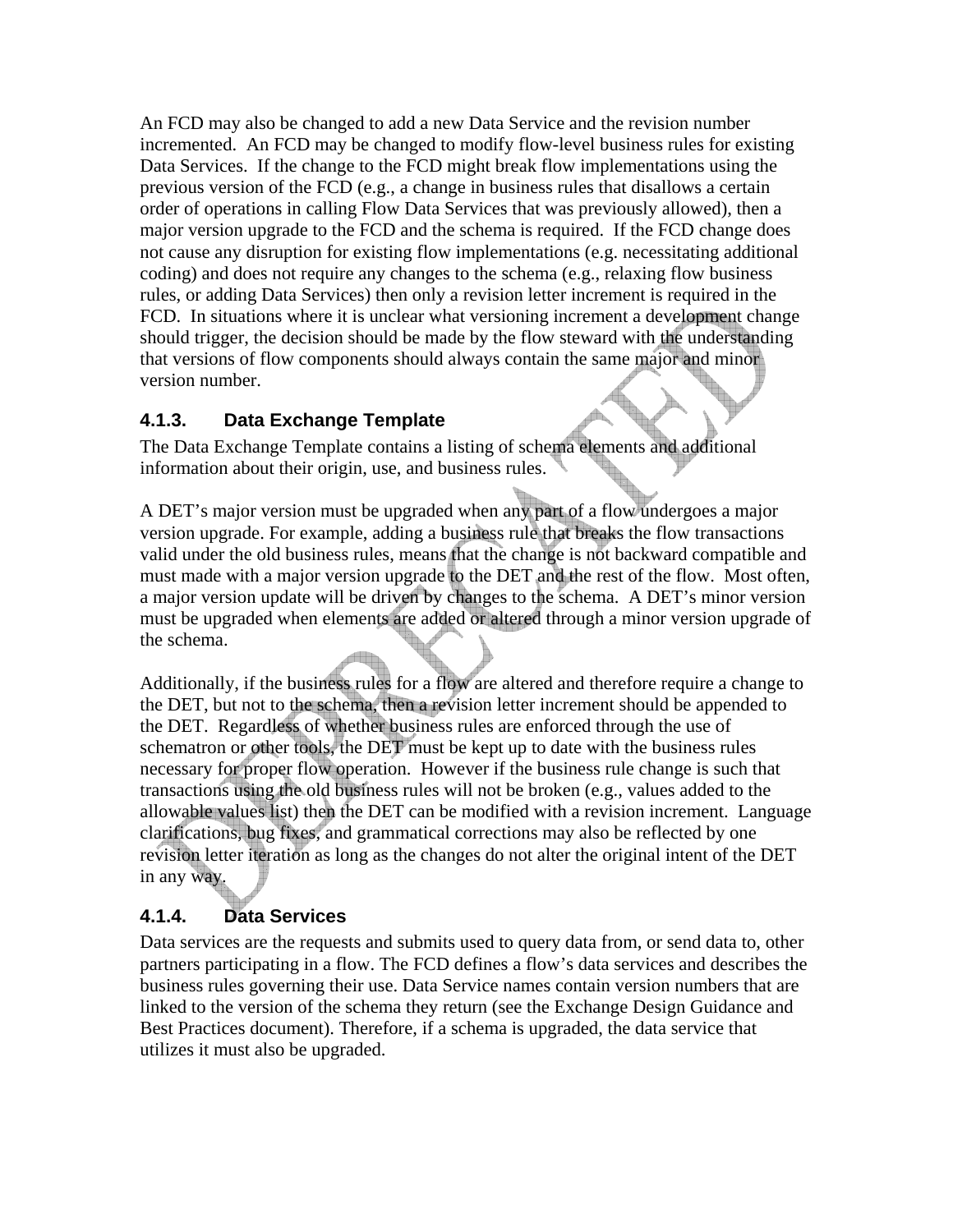<span id="page-11-0"></span>If a new data service is created which requires a change to the schema, then the schema's major or minor version should be upgraded. In this case, the new data service will have a version number equal to the upgraded schema. If a new data service is created that does not require a change to the schema, the new data service will be noted in the FCD, which will be updated with a revision letter increment. In this case, the new data service will have a version number equal to the updated FCD.

Because the version number of a data service is tied to the schema it supports, a data service must not be changed in a way that would either break an existing implementation, add new functionality (e.g., new parameters), or result in unanticipated behavior on the part of either the sender or receiver of the data service request. In the case where a data service needs to be modified (not related to a schema change), a new data service should be created. The old data service can continue to exist or can be deprecated, but if it is deprecated all flow components must undergo a major version upgrade.

# **5. Change Communications Procedures**

Many previous change management issues on the Exchange Network have resulted from improper (or lack of) version control and have sometimes been exacerbated by inadequate communication to partners regarding changes. Required communications associated with changes affecting the entire EN and changes affecting individual flows are described separately below.

# *5.1. Communication of Changes that Affect the Entire EN*

Exchange Network Governance is responsible for communicating changes to core EN standards, guidance, and infrastructure. Procedures for post-change communication of these resources already exist: after a new guidance document is released or changes to a guidance document are approved by the NOB the new document will be posted to the EN Website. In addition, a Network Alert will often be issued to notify partners of the new document or changes. All documents on the EN website should have a version number in their website description and filename for easier identification. It is critical to the success of the Network that all EN partners receive timely and clear communications regarding changes to core EN standards, guidance, and infrastructure.

# *5.2. Communication of Changes to Individual Flows*

The flow steward or Integrated Project Team (IPT) is responsible for establishing official channels for communication about their flow. IPTs may find it advantageous to establish two channels of communication: one channel would serve as a general purpose channel that has a broad subscription of partners interested in low-volume updates on the flow, the second channel should be reserved for communication by IPT members for higher volume communication for flow partners actively engaged in development, testing, and implementation.

Once the communications channels have been established, the flow steward is responsible for ensuring the EN (website/helpdesk) has received up-to-date information on how interested parties can access the communications channels. If flow stewards or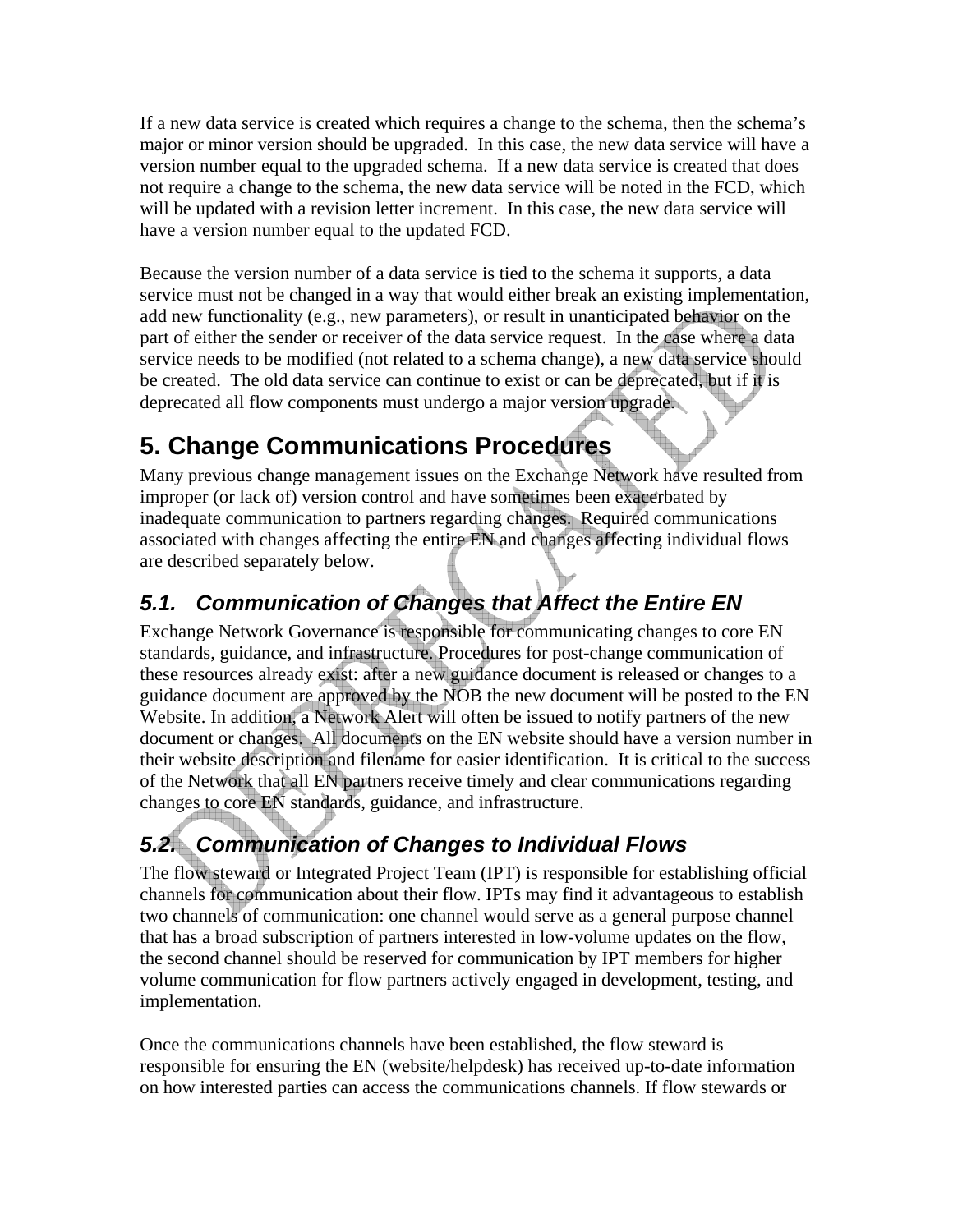IPTs choose not to establish and publish an official communication channel for the flow, the EN Governance will do so on their behalf.

Flow stewards are also responsible for ensuring the EN website has the most up-to-date version of the flow resource documentation (FCD, DET, Change Control Spreadsheet, etc.). In instances where products have been upgraded, additional steps such as preparation and review of a Schema Conformance Report may be required.

#### **5.2.1. Communication Required Prior to Changing a Flow**

Historically, changes on the EN were communicated after they had been made. When version control procedures were followed (i.e., the proper numbering of resources), postchange notification was generally sufficient to alert exchange partners of new feature availability.

When the community participating in a flow is relatively small, informal communication channels are often sufficient to keep partners in the loop. However, as the Network expands, formal communication channels, broader information distribution, and prechange communication are more important. Pre-change communication should take place on the "general" flow communication channel. For national system flows, dependent on the discretion of the EN Alert administrator, an EN Alert may be sent out to alert partners of upcoming changes. Partners that have interest in a flow, or have plans to implement it in the future, can be alerted to changes that may impact their implementation decisions. In addition, pre-change notifications allow partners to provide effective input to the IPT prior to changes commencing. **Report** 

IPTs should consider notifying partners as early as possible about potential changes. In many instances, notifying partners that an IPT is reconvening to undertake a major revision of a flow is a good first step. It can encourage partners that were not active to engage in IPT discussions when discussing revisions. Additional input from states that have recently implemented, or plan to implement, a flow is critical to making sure that flows continue to serve a growing partnership.

After initial planning of a flow revision, the IPT should publish a pre-change notification that outlines the planned changes, which partners will be impacted by the changes, whether support for previous flow version will cease, and the expectations for partners. Expectations for partners should include whether they should or must adopt the new flow version, the expected timeline for adoption, and any other requests regarding testing, implementation, or migration.

Pre-change notifications are intended to keep partners and potential partners abreast of planned changes for a flow. Pre-change notifications are particularly important when the IPT is comprised of a small subset of flow users, or if flow stewards are aware that new partners are implementing or planning to implement major flows. Keeping these partners aware of potential changes prevents significant effort being spent on implementing a flow that is out-of-date due to a major version upgrade.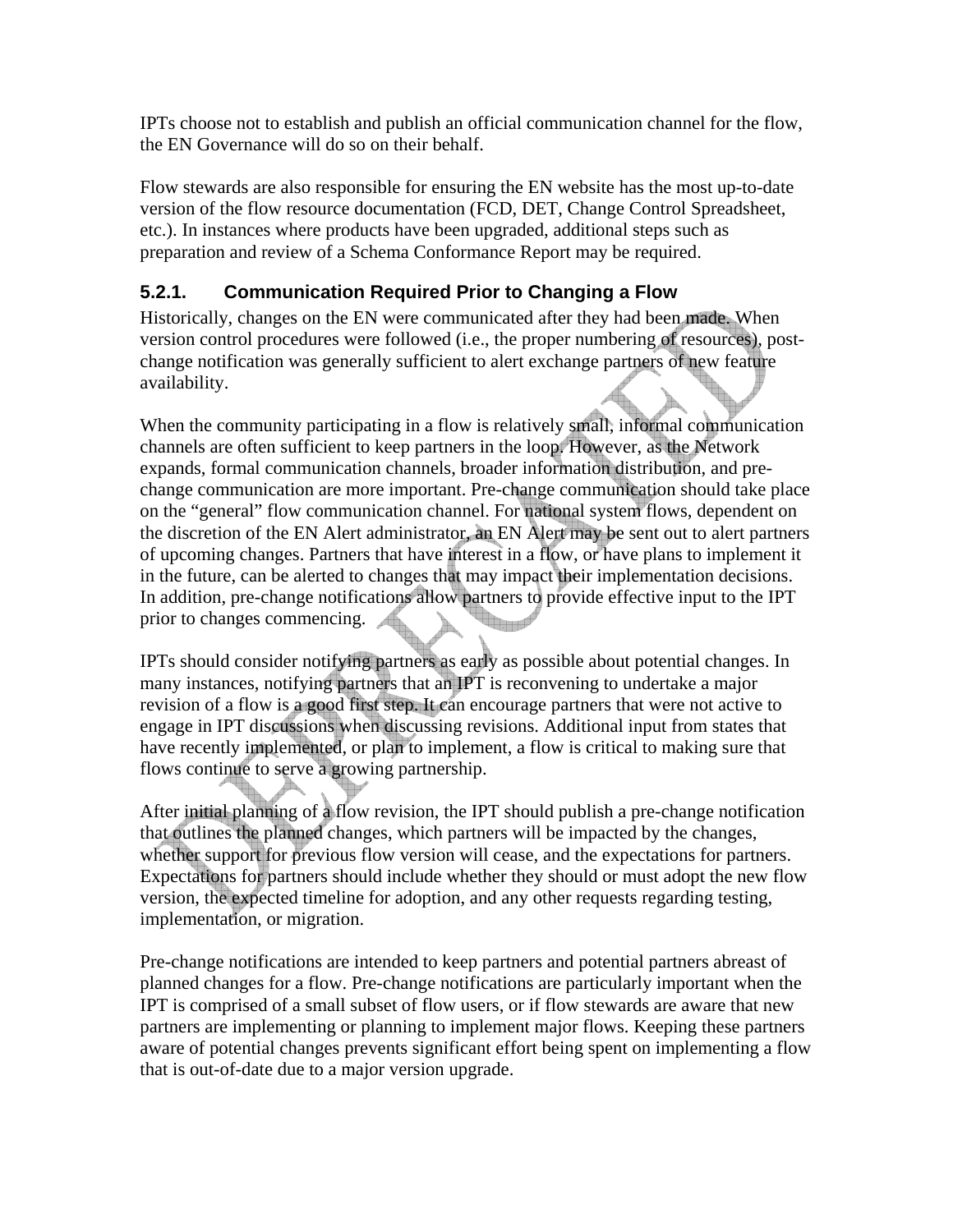#### **5.2.2. Communication Required After Changing a Flow**

For a new or upgraded flow to be ready for broad implementation on the EN, the IPT must:

- Finalize schema changes and accompanying documentation
- Test finalized schema and instance documents with flow partners
- Request that the schema and accompanying documentation (aka, the flow documentation package) be posted to the EN website

In conjunction with these activities at the end of the flow development process, the IPT should send out a post-change communication notification. The post-change notification should be delivered via the general purpose channel so that all interested parties are aware that changes have been made to the flow.

Flow stewards have the responsibility to ensure that the EN Help Desk and the EN Coordinator are notified when changes have occurred on a flow. The Help Desk and Coordinator should be provided with all required updated documentation, as soon as possible after the change occurs.

Examples of changes that would warrant notification to the Help Desk or Coordinator include:

- A new data service that is accessible to requests from EN Partners
- A partner begins delivering responses using a new schema version
- A new DET version is released due to a change in business rules
- The frequency of an exchange is altered resulting in a change to the FCD
- A new parser is deployed by several partners that can process a schema with new elements
- Partners outside of the IPT begin testing new flow features

Dependent on the scope of the change and the impacts on partners, post-change communication should occur as close to the change as possible.

Post-change communication on the network must contain:

- A contact for questions
- The type of change(s) (major / minor)
- Description of change(s)
- Identification of affected partners
- Implications for currently supported versions
- Expectations of partners

# *5.3. Identifying current version*

A key precept of change management is the ability to unambiguously identify the most current version of any resource. The Exchange Network website, repository, and registry are the sources of information that partners should consult to determine the most current version of resources.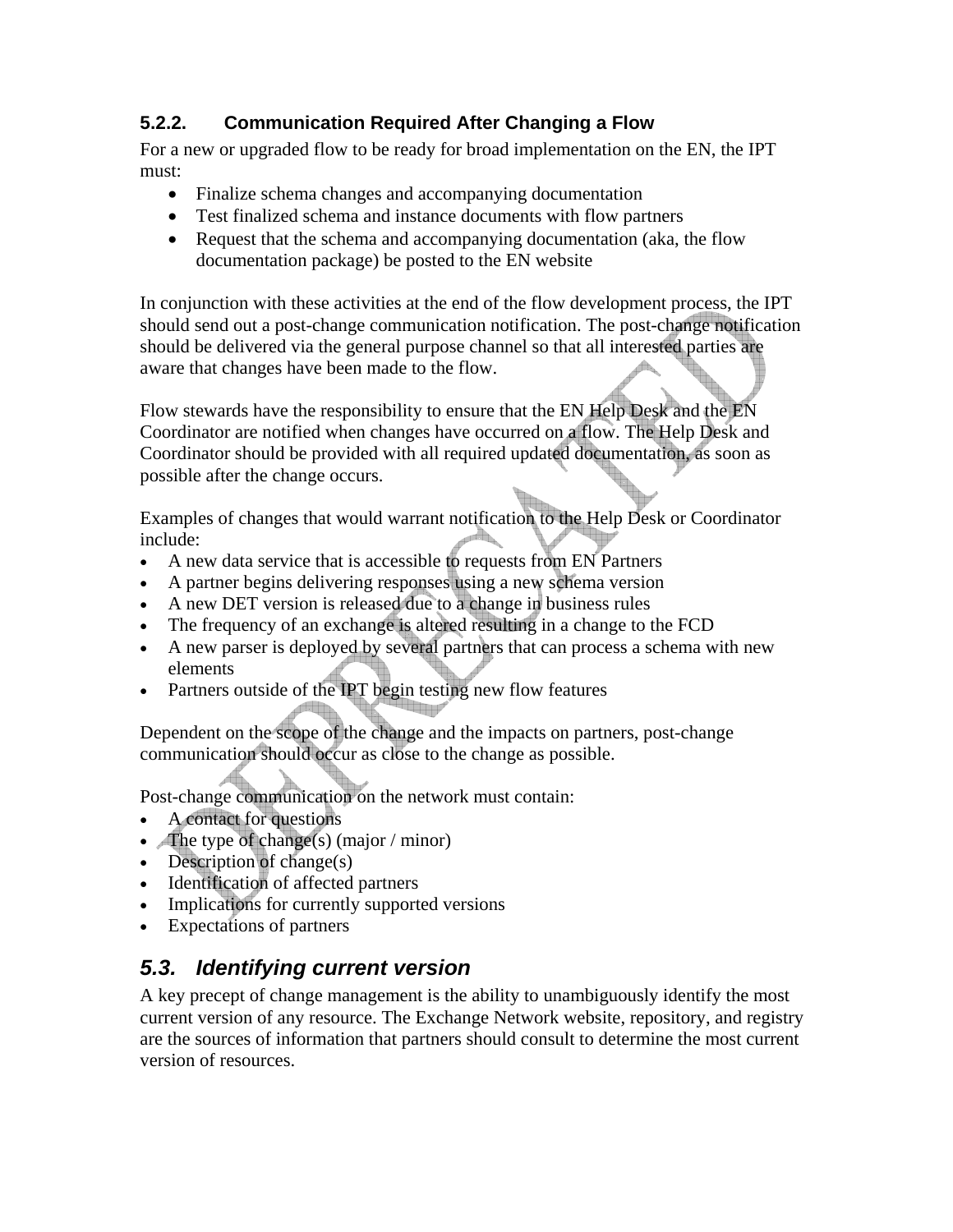#### **5.3.1. Flow Components**

Users wishing to identify the most current schema, DET, or data service versions and older supported versions should consult the flow's FCD. All flow components will be located in the EN Repository [\(www.exchangenetwork.net/repository/\)](http://www.exchangenetwork.net/repository/).

FCDs and DETs should be placed in the same folder as the schema files they refer to. In addition the most current version of the FCD for the flow should be placed in the root folder for the flow.

#### **5.3.2. Guidance Documents**

Identifying the most current version of a guidance document can be done through visiting the Exchange Network website. The most current version of guidance documents, decision memoranda, and other EN infrastructure resources will always be posted on the site.